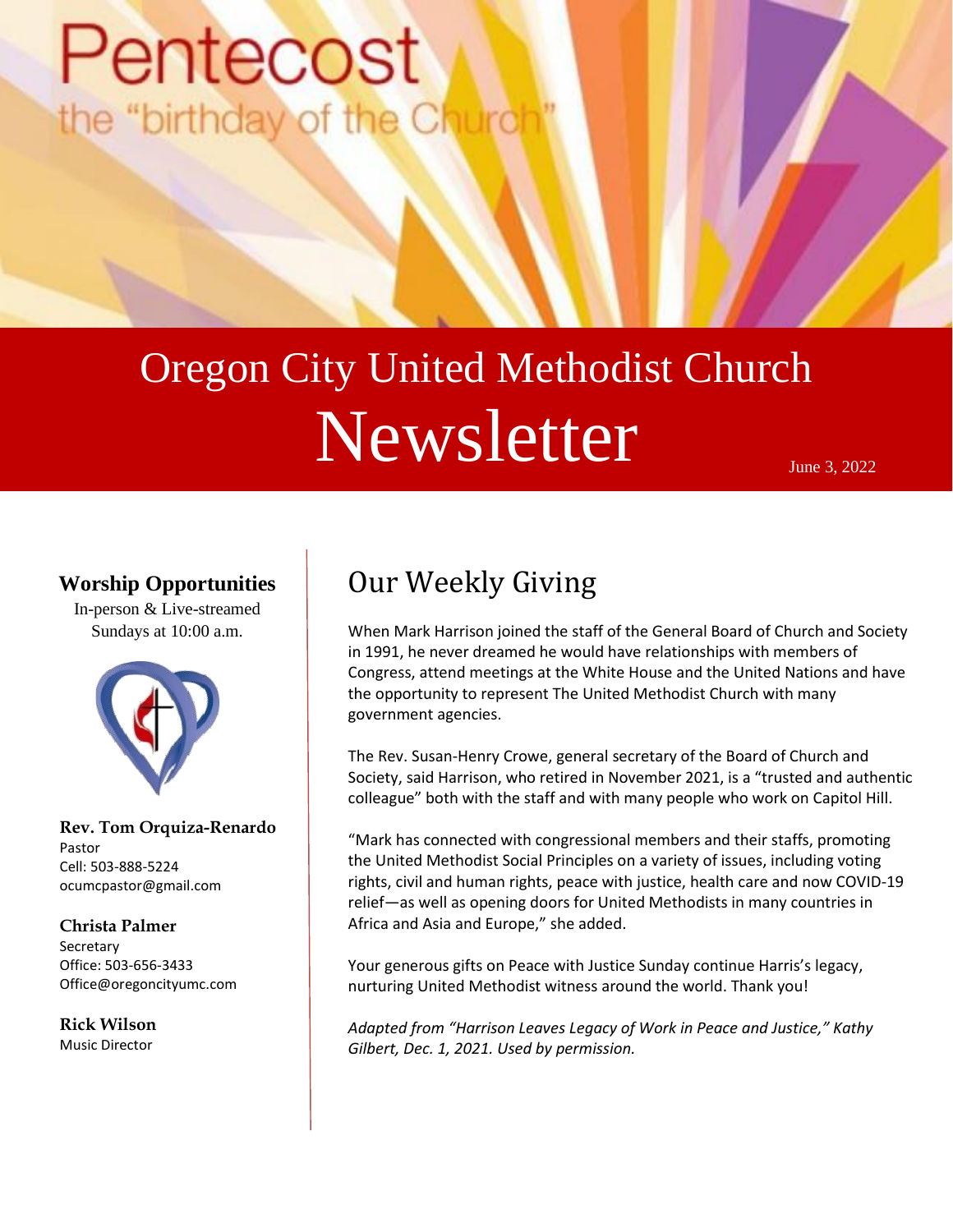

## L'S PENTECO **Happy Birthday Church!**

To the Faithful of Oregon City UMC,

God's blessings and grace be with you for this Pentecost weekend.

One of my early church memories was being in worship one Sunday morning, thinking it was just another Spring Sunday, and hearing the phrase, "Happy Birthday Church!" I wasn't quite sure what to make of that. The church has a birthday? But being a young man with a massive sweet tooth I didn't worry about it too much, because where there's a birthday celebration… there's cake!

It wasn't until much later I came to understand what Pentecost was and is. Pentecost, for us in the Christian Church, is the day the Holy Spirit was received by the disciples on the Jewish day of Pentecost, (Acts 2:1) as they waited in Jerusalem, per Jesus' instructions. For us this week, it's the celebration of Jesus' promise being fulfilled; that promise Jesus would send the Advocate, the Holy Spirit, to his disciples after his Ascension.

One of the ways we understand the idea of the Holy Spirit, or a way to translate it can be taken from our Greek and Hebrew forebearers in the faith. In these cultures and languages, the root words used to speak of Spirit is translated as breath. When we read of the Pentecost account in chapter two of Acts, it says "there came a sound like the rush of a violent wind." Much like God did with Adam and Eve, God was breathing life into the fellowship of Christ followers. The Church was taking its first breath.

As we step into Pentecost, remember this truth. Take a deep breath. Breathe in the Holy Spirit. Know that by God's grace, you are Spirit imbued. God is in the very breath that gives you life. Spirit is in the very air. You are empowered by that Spirit to show God's compassionate unconditional love in all places at every time. Remember we are born of the Spirit and Spirit will lead us into a future illuminated by the light of Christ.

Pentecost blessings to you and yours,

Pastor Tom

.



Wear Red on Pentecost Sunday On Sunday, June 5 we encourage everyone to wear red. The color red symbolizes joy and the fire of the Holy Spirit. *Let's fill the Sanctuary with the color red.*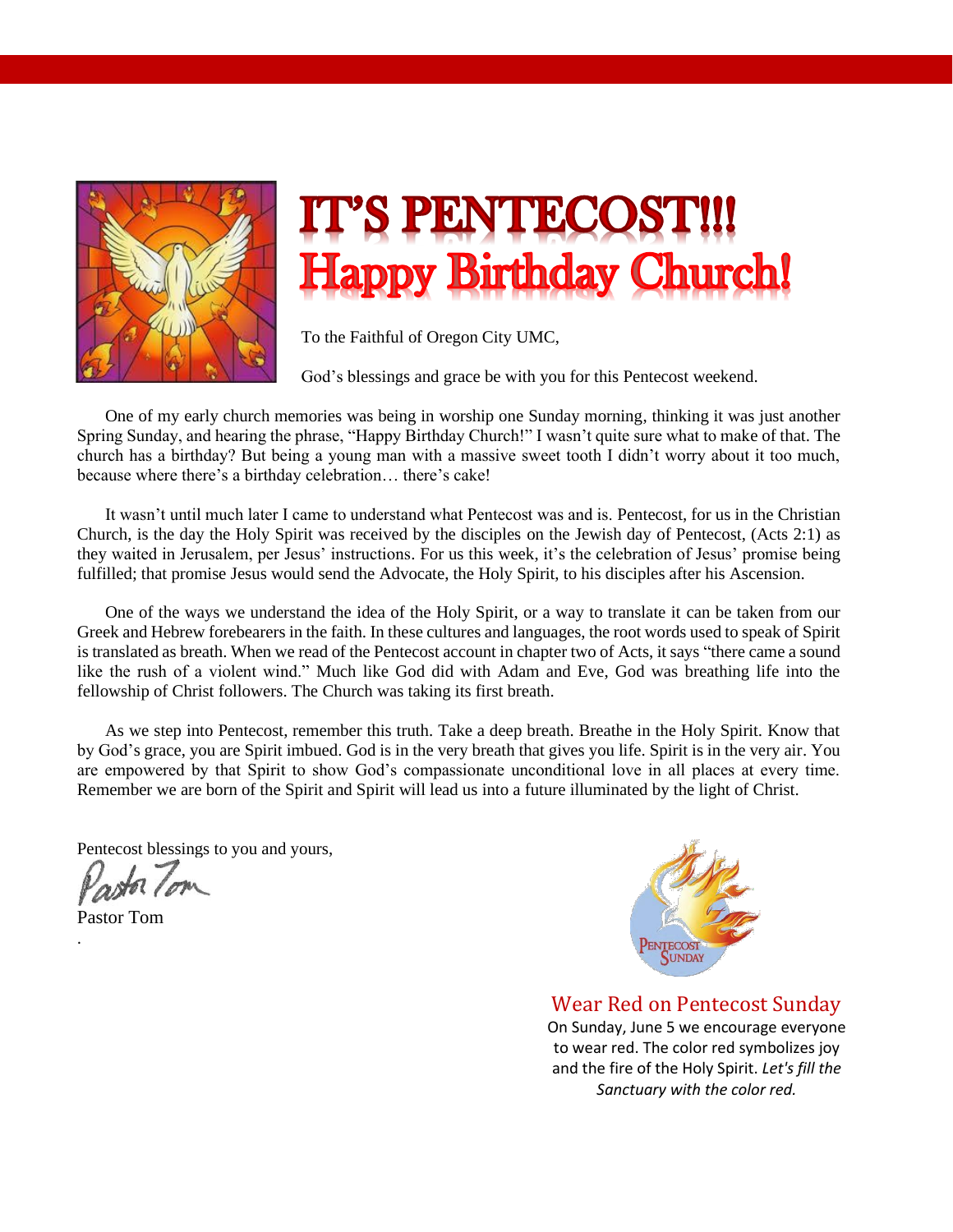### THIS WEEKS EVENTS

Sunday, June 5 8:30am – Searchers (Bible Study Class) 10:00am – Worship 10:15am – Sunday Fun Zone 1:00pm – Beth's Retirement Party

Monday, June 6 8:30am – Preschool

Tuesday, June 7 8:30am – Preschool 6:00pm – Ladies' Night Out

Wednesday, June 8 8:30am – Preschool 1:00pm – HOPE Food Pantry 5:00pm – Worship Design Team 6:30pm – Bell Choir

Thursday, June 9 8:30am – Preschool 10:00am – Ladies' Bible Study 7:00pm – WFS Practice

Friday, June 10 8:30am – Preschool

#### **Pastor Tom's Schedule**  Afternoons will be in and out.

Appointments are always welcome to be scheduled.

Sunday, June 5 10am - In person Worship

Monday, June 6 Day off, no office hours

Tuesday, June 7 9am – 2pm District Pastor Colloquy at 9:30am

Wednesday, June 8 1pm – 6:00pm 5pm – Worship Design Team

Thursday, June 9 10am – 2pm

Friday, June 10 10am – 2pm

Saturday, June 11 Enjoy the weekend!